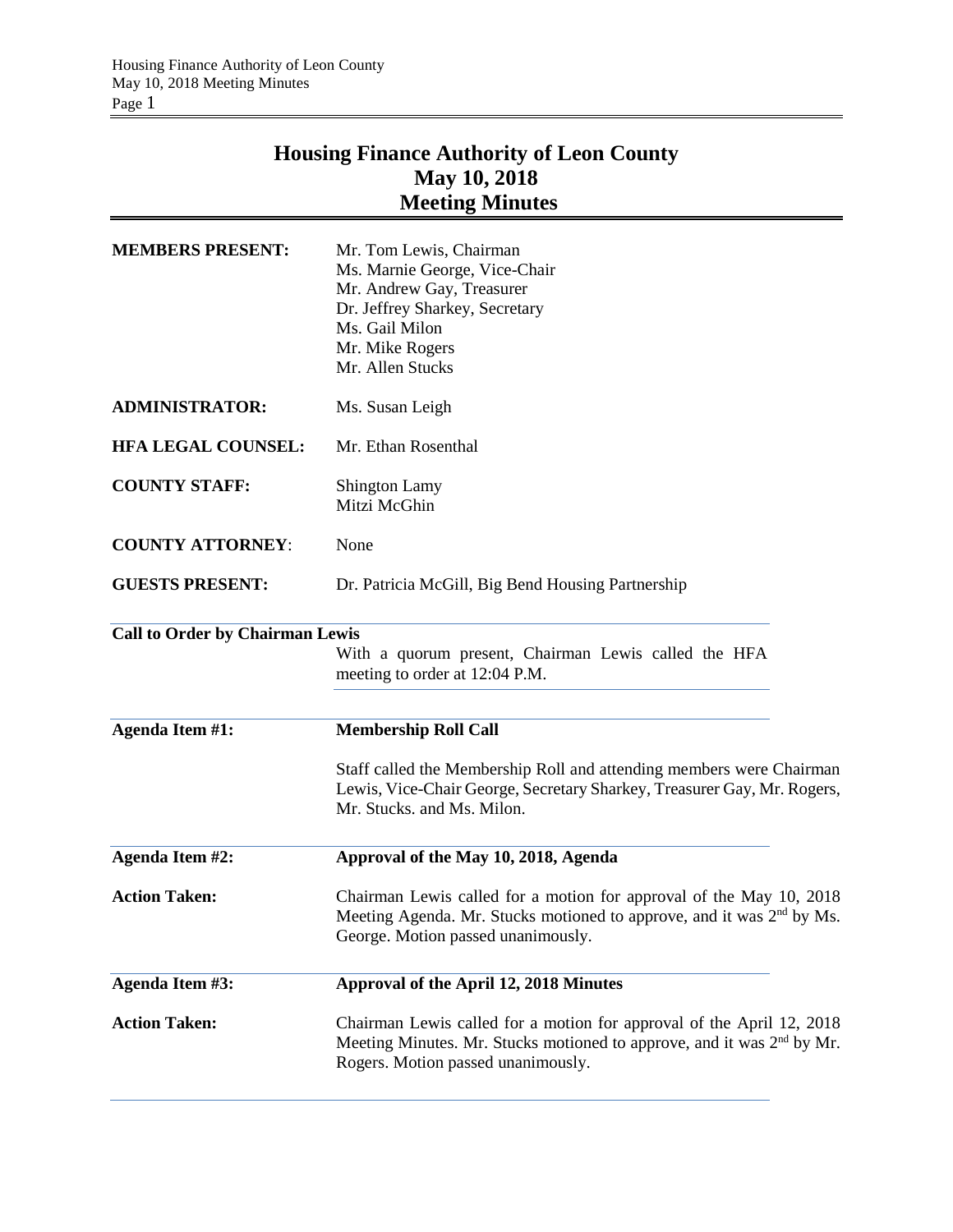| Agenda Item #4       | <b>Public Comment</b>                                                                                                                                                                                                                                                                                                                                                                                                                                                                                                                                                                                                                                                                                                                                                                                                                                                                                              |
|----------------------|--------------------------------------------------------------------------------------------------------------------------------------------------------------------------------------------------------------------------------------------------------------------------------------------------------------------------------------------------------------------------------------------------------------------------------------------------------------------------------------------------------------------------------------------------------------------------------------------------------------------------------------------------------------------------------------------------------------------------------------------------------------------------------------------------------------------------------------------------------------------------------------------------------------------|
|                      | Chairman Lewis recognized Dr. Patricia McGill to make a presentation regarding an event being held on<br>Fair Housing and recognition of the 50 <sup>th</sup> Anniversary of the Fair Housing<br>Act. Chairman Lewis declared a conflict due to his involvement with the<br>sponsor, Big Bend Partnership. Vice Chair George took over the meeting.<br>Dr. McGill stated that the event was planned in two weeks and was<br>requesting a contribution. Counsel informed the Board, since this was not<br>on the agenda item that the Board could not vote on this issue at this<br>meeting. The Board determined that Dr. McGill would come back at<br>a later date to discuss other opportunities for partnership between the<br><b>HFA</b> of Leon County and Big Bend Partnership. In addition, since it<br>was not a budgeted item that a determination would be made at that time<br>if funds were available. |
| <b>Action Taken:</b> | No action taken                                                                                                                                                                                                                                                                                                                                                                                                                                                                                                                                                                                                                                                                                                                                                                                                                                                                                                    |

## **Agenda Items #5A, 5B, & 5C Financial Report**

Treasurer Gay presented the Financial Reports, including the budget, balance sheet, year-to-date expenditures and income, the backup materials, and the proposed expenditure and debit card approvals. He also informed the Board that a draft Audit RFP will be developed and brought to the Board at the June meeting. Chairman Lewis called for a motion to approve all items related to the Financial Reports

| Agenda Item #6A:    | <b>Emergency Repair Program</b>                                                                                                                                                                               |  |  |
|---------------------|---------------------------------------------------------------------------------------------------------------------------------------------------------------------------------------------------------------|--|--|
|                     | Mr. Stucks motioned to accept the income and expense report through<br>April 30, 2018 and it was $2nd$ by Secretary Sharkey. Motion passed<br>unanimously. .                                                  |  |  |
|                     | Note: A copy of the Expenditure List is at the end of the minutes.                                                                                                                                            |  |  |
| <b>Action Taken</b> | Mr. Rogers motioned to accept the April 2018 Financial Statement and<br>approve the proposed Expenditure and Debit Card Approval list, and it<br>was 2 <sup>nd</sup> by Ms. Milon. Motion passed unanimously. |  |  |

Mr. Lamy presented an update on the program with no additional comments made.

**Action Taken:** No action necessary.

**Agenda Item #6B: Real Estate**.

Ms. McGhin updated the Board on the status of property sales, noting that the Sam's Lane property had been sold for \$2,500. Mr. Lamy reported that another batch of properties was being analyzed for inclusion on a new list of affordable properties that could be sold with proceeds going to the HFA, with the approval on the County Agenda in May.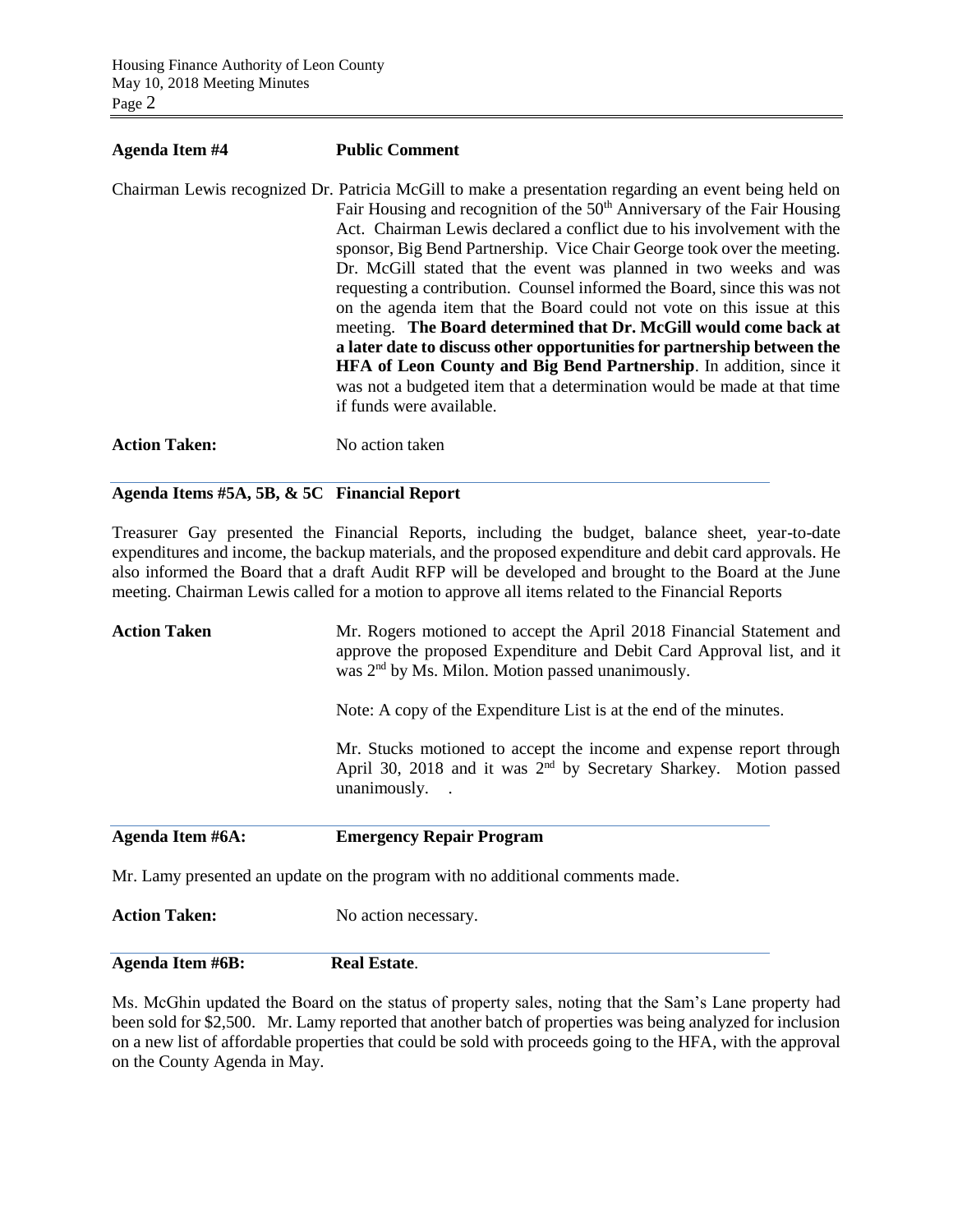Ms. McGhin updated the Board on the status of the advertising efforts of the other properties and said that the RFP it was in the process and that the advertisement should be on the street in two weeks.

#### **Agenda Item #6C: HFA of Leon County DPA Mortgages**

Ms. Leigh referred to the Financial Advisors memo and indicated the status had not changed. There were no questions from the Board.

**Action Taken:** No action necessary.

Action Taken: No Action Required.

## **Agenda Item #6D: Escambia HFA Marketing Report**

Ms. Leigh summarized the current status of the Open Our Door Campaign carried out with the lenders and Escambia HFA, including a Parade of Home Advertisement and radio advertisement from the local stations, driving potential homebuyers to a website designed to provide additional information, as well as links to lenders sites. She reported that all efforts were within the stated budget

| <b>Action Taken:</b> | No Action Required.                                           |  |
|----------------------|---------------------------------------------------------------|--|
| Agenda Item #6E      | <b>Legal Update</b>                                           |  |
| <b>Action Taken:</b> | <b>None</b>                                                   |  |
| Agenda Item #6G      | "To-Do" List                                                  |  |
|                      | Ms. Leigh stated that the to-do list was in the Board Packet. |  |

**Agenda Item #7A: New Business: HFA Sponsorship of Florida ALHFA Conference** Ms. Leigh provided the background regarding Sponsorship of the Florida ALHFA Conference. She reminded the board of the efforts of Florida ALHFA and the overall benefit to the community as a whole which has led to policies favorable to local HFA's. She stated that in 2017 the HFA of Leon County was a Silver (\$1,000) sponsor, and that the Board needed to determine the level of Sponsorship this year.

Action Taken: Mr. Stucks motioned to approve the expenditure of \$1,000 of HFA Funds on a Silver Sponsorship for the Florida ALHFA Summer Conference and it was 2nd by Mr. Rogers. The motion passed unanimously.

**Agenda Item # 8: Adjournment**

This meeting was adjourned at 12:51 P.M.

Tom Lewis, Chairman

\_\_\_\_\_\_\_\_\_\_\_\_\_\_\_\_\_\_\_\_\_\_\_\_\_\_\_\_\_\_\_ Jeffrey Sharkey, Secretary Date:

\_\_\_\_\_\_\_\_\_\_\_\_\_\_\_\_\_\_\_\_\_\_\_\_\_\_\_\_\_\_\_